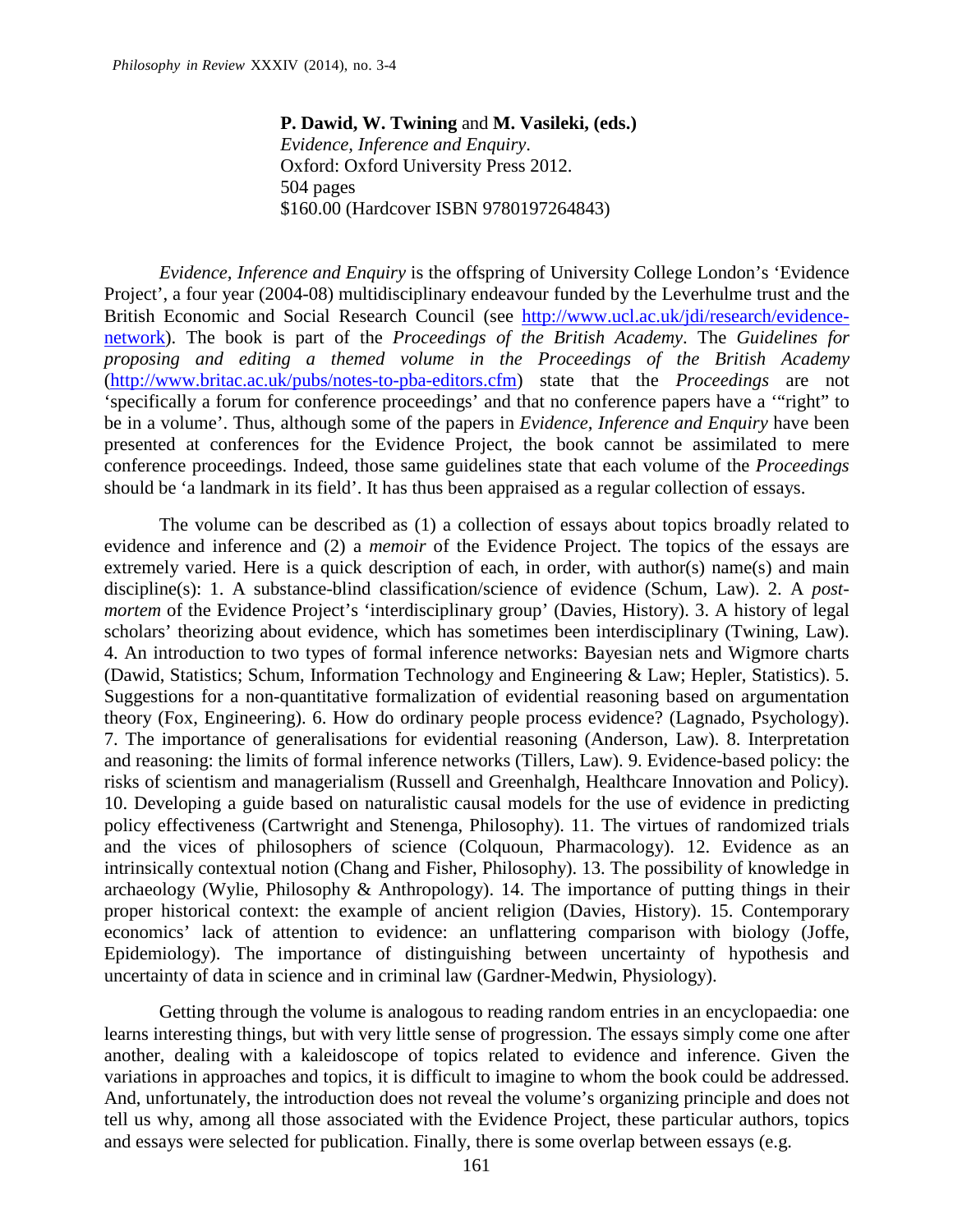between Dawid, Schum and Hepler's and Lagnado's), noticeable mistakes of form and, curiously, nowhere is the contribution of one of the editors (Vasileki) specified.

As to the individual essays, the quality is uneven. The ones written by philosophers are typically rigorous, although perhaps a bit heavy for a general, interdisciplinary volume. The two by Davies (on the Evidence Project's 'interdisciplinary group' and on belief and ancient religion) are excessively long-winded, oddly organized, and written in a heavy 'critical' style that hampers interest and intelligibility. Tillers' essay discusses deep philosophical issues similar to those tackled by Chang and Fisher, but less clearly. It also seems to be constructed on a false dilemma between unyielding formalism and contextualism. Russell and Greenhalgh's arguments against scientism and managerialism are also built upon a similar false dilemma between science and 'practical reason'. And their main suggestion – that excessive scientism and managerialism distort life's complexity − is true, but trite. Colquoun, for his part, is certainly right to rebuke a certain form of nihilistic, anti-scientistic, postmodernism, but ends up going too far by putting all philosophers of science in the same basket. Finally, Schum, Twining and Anderson's essays, while very good, duplicate more detailed materials already published in Anderson, Schum and Twining, *Analysis of Evidence*, 2nd ed. (Cambridge: Cambridge University Press, 2005) and in Twining, *Rethinking Evidence*, 2nd ed. (Cambridge: Cambridge University Press, 2006).

The Foreword (by Allen), Introduction (by Dawid), as well as several chapters (notably those by Twining and Anderson and the first one by Davies) allude to the actual unfolding of the Evidence Project. We come to understand that there have been difficulties. As admitted by Dawid (in the Introduction) and Twining, little progress was made on general questions and the benefits were essentially intra-disciplinary or of the personal-moral kind (tolerance of difference, increased open-mindedness, etc.). It would appear that the program ran into some kind of interactional troubles due to the disparity of its multidisciplinary group. More specifically, it seems that the program was at least partially hampered by some participants' irrational fears of various forms of intellectual imperialisms (e.g. Bayesian, scientific, empiricist). We also learn (in Twining and Anderson's essays) that some felt that their disciplines were too special for general notions of evidence to be relevant and were therefore reflexively hostile towards a common intellectual enterprise. Such an amalgam of narcissism and nihilism may help explain Colquoun's frustration with those he calls the 'postmoderns'. Indeed, it seems evident that there never was any kind of 'scientistic' or formalistic bid for hegemony within the Evidence Project. If we are to believe the consistently tolerant and gracious Twining − and he is corroborated by Schum and Lagnado on this point − certain approaches (such as Schum's substance-blind science of evidence or inferential networks) were put forward as useful starting-points but never as panaceas. As a memoir, then, the volume may be useful as an account of mistakes not to be repeated when trying to get very wide multidisciplinary projects off the ground. For instance, Twining is by now weary of anticognitivist nihilists who will not even entertain the notion of evidence.

But even if a similar interdisciplinary project on evidence were to admit only card-carrying cognitivists, or only those at least minimally interested in evidence, the question remains whether it is necessary. Is there really a need for a new and distinct interdisciplinary field of evidence, as suggested by Allen and Twining? The book itself exposes disagreements among some of the main participants in UCL's Evidence Project. Twining believes that there is still work to be done 'exploring the extent to which there are concepts, principles, and methods relating to evidence and inference that could be developed and applied broadly across many disciplines' (96) and that this is both theoretically and practically important. Anderson is more pessimistic. He believes that barriers